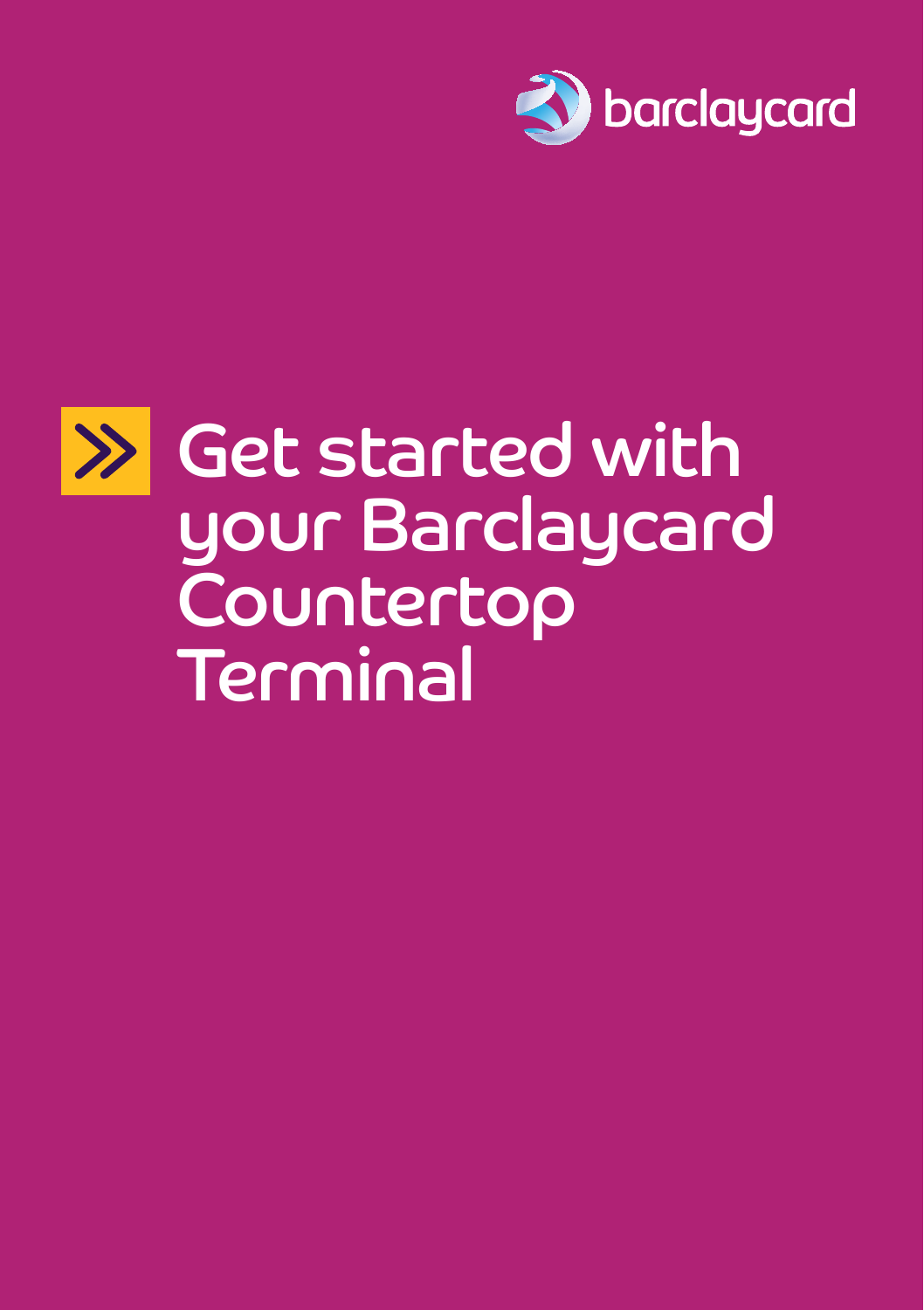Here is your quick setup guide to get you up and running.

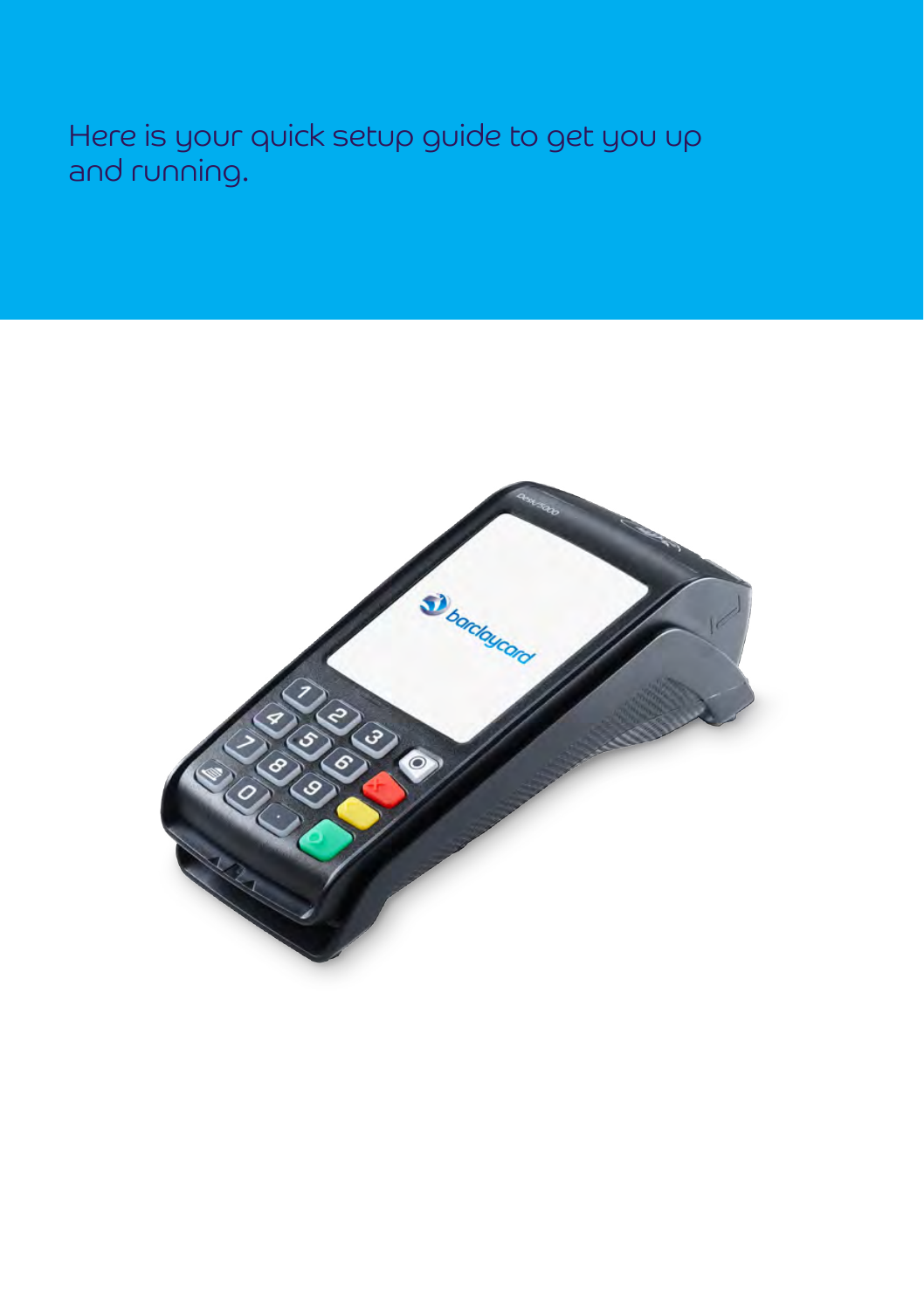### 1) Plug your terminal in

- (A) Plug the power cable into the mains and ensure it's switched on.
- (B) Connect the Ethernet cable into either your broadband router or network point.



### 2) Follow the screens

Your new Barclaycard Countertop Terminal will take you through each step. Use the keypad or tap the buttons on the screen.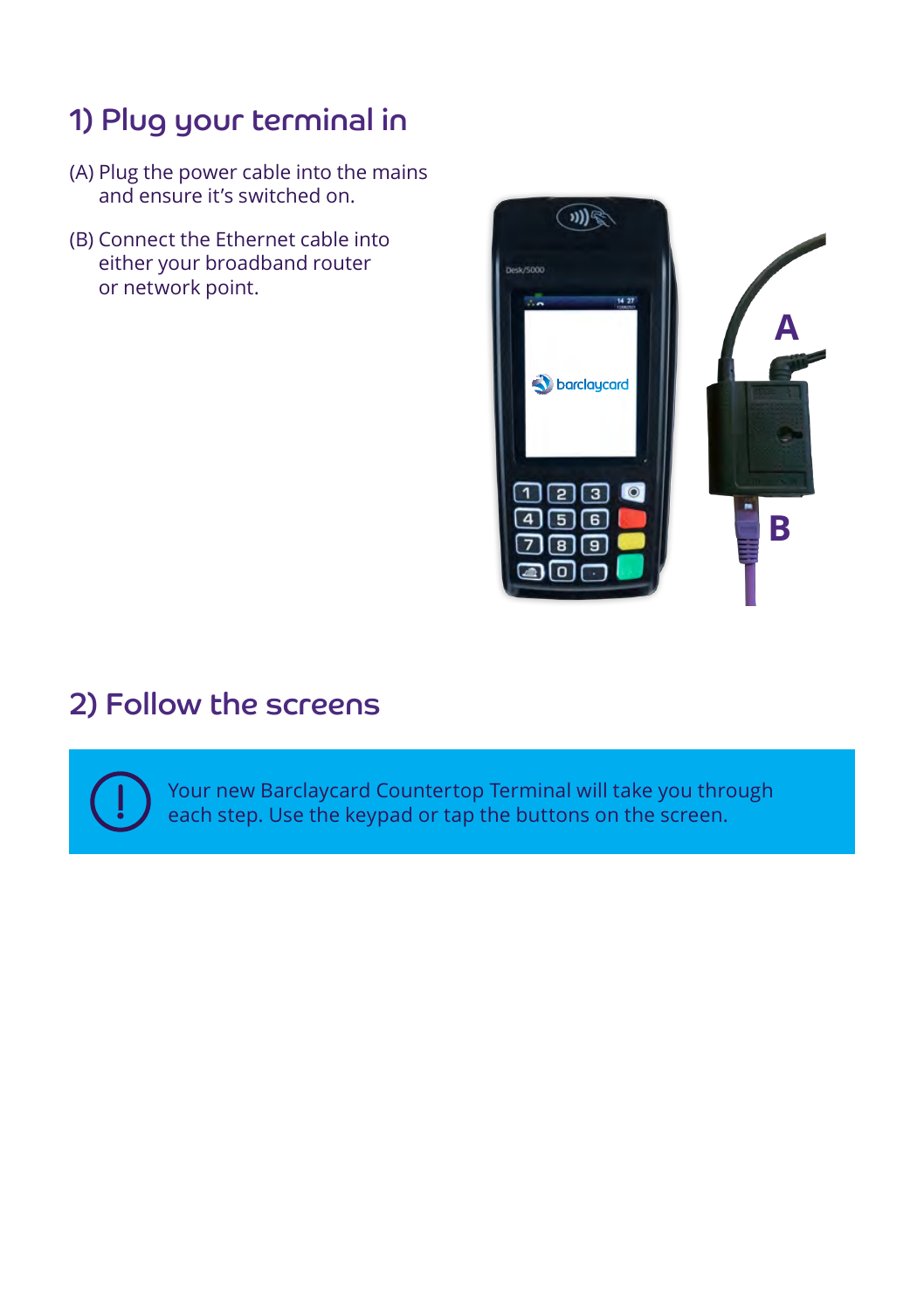### 3) Handy things to know as you're following the screens

Once powered up, your terminal will automatically come to life – if it doesn't, press the  $\overline{\circ}$  button and the screen should light up.

Now, just follow the onscreen instructions. These are the buttons you'll need to use the most:

#### **Buttons on the keypad**

#### $\circ$

Menu – gives you access to additional terminal functions.

#### $\sqrt{ }$

Cancels any procedure in progress.

Clears the last character you typed.

#### lo -

Validates input and information – and switches your terminal on.

#### **Icons on the terminal screen**



'Ok' – confirms or submits data for verification or selects a highlighted item from a menu.



'Cancel' – deletes all data or, when prompted, cancels a transaction.



'Clear' – deletes one character at a time or confirms errors during a transaction.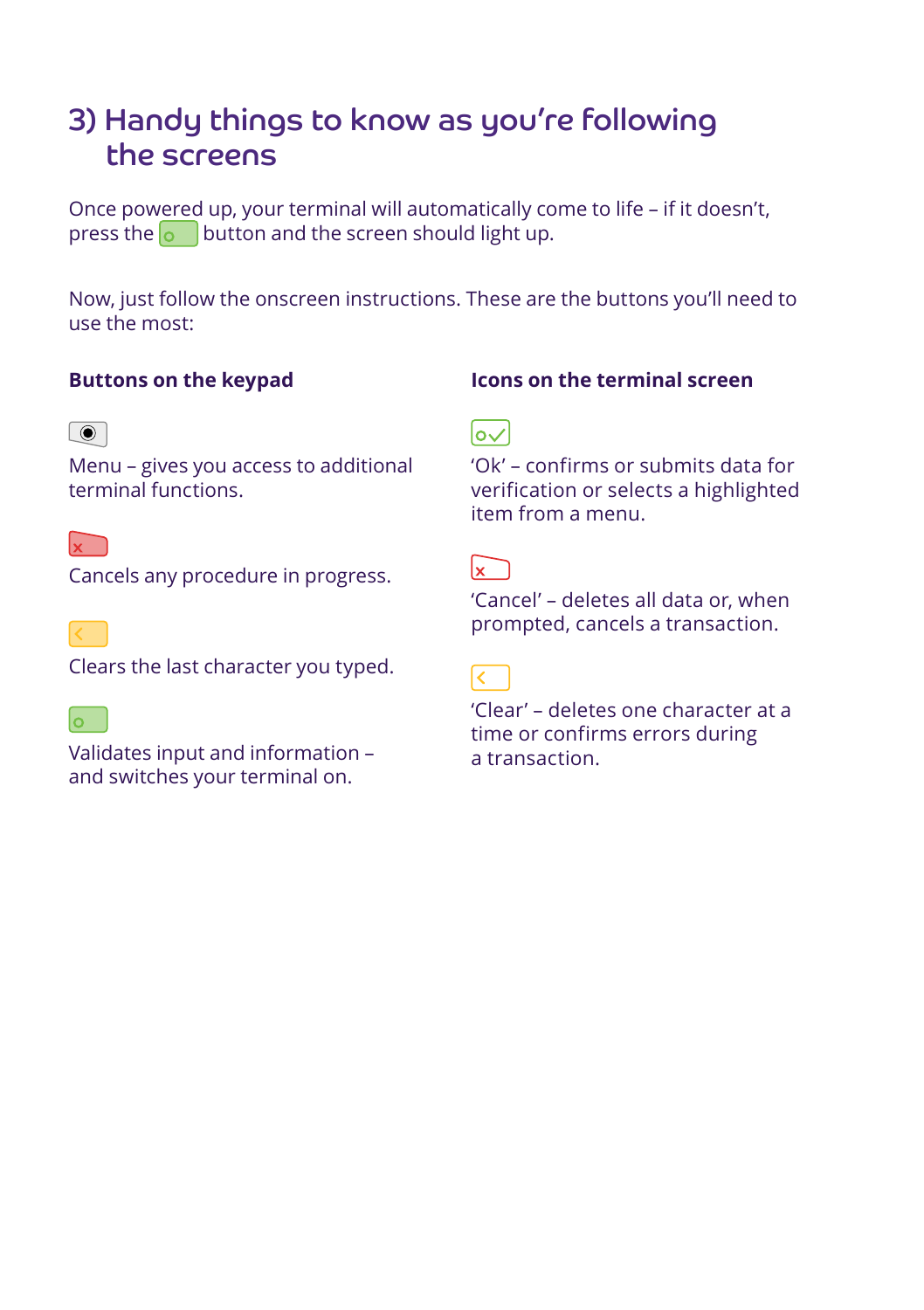

#### **Region**

Your terminal will offer you a number of regions to connect in. Choose the region you're in. Don't worry about dealing with customers from other locations – your Barclaycard Countertop Terminal will work just the same.



#### **Merchant number**

It's on the sticker on the side of your terminal.



#### **Supervisor code**

The four-digit code needed to authorise certain actions on your terminal, such as refunds. This should be set by whoever's in charge. Please note the default code is 0000 until you change this when installing your terminal.

A couple of times during the setup, you'll see a 'Rebooting' screen.

Don't worry – it just means your Barclaycard Countertop Terminal is doing lots of technical stuff behind the scenes (so don't do anything to it). It'll soon spring back to life.

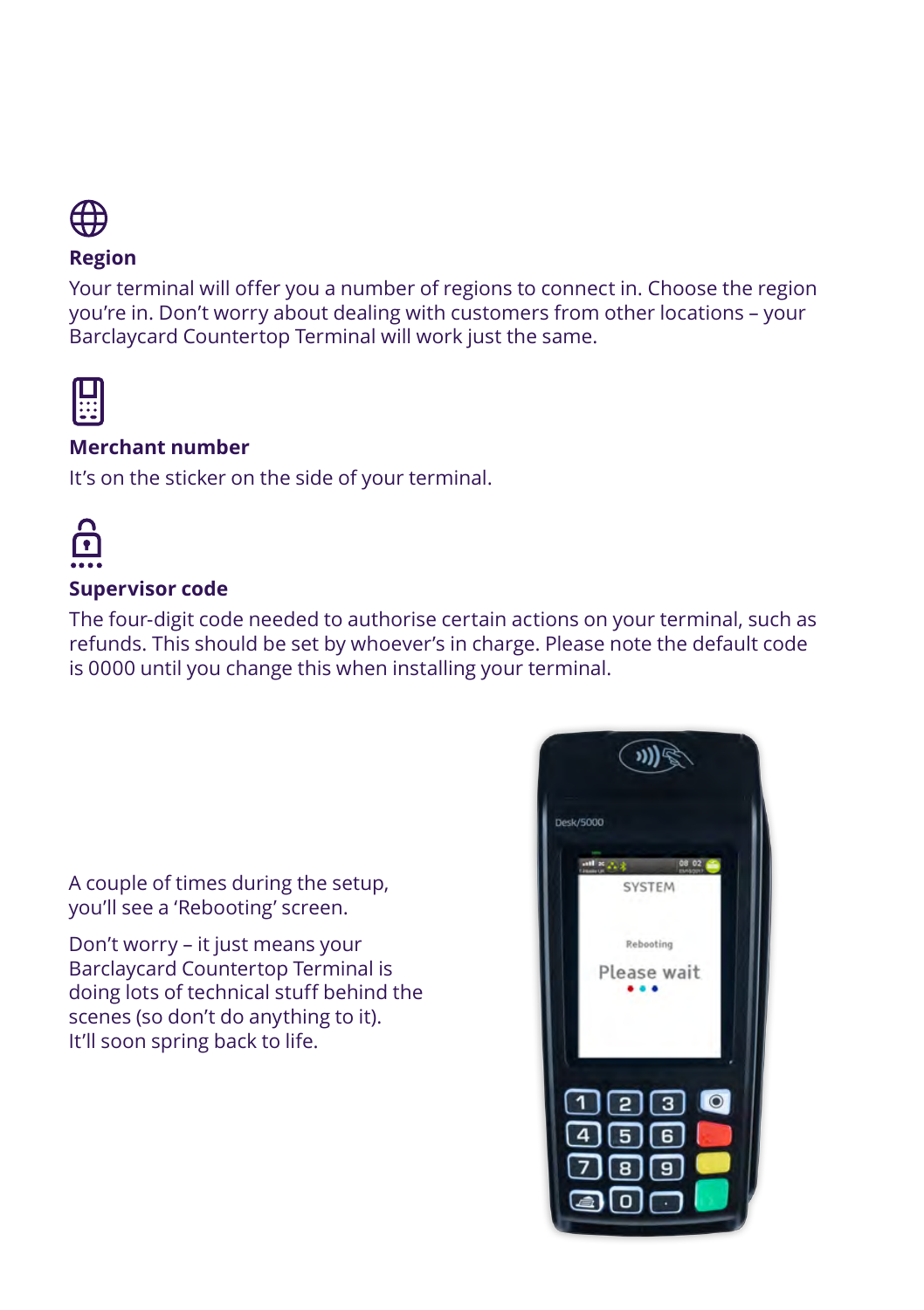### 4) Let's do a test sale

You'll need your PDQ PIN training card to complete this.

#### **Make a test sale**

- 1) Key in an amount and press  $\circ$
- 2) Tap or insert a PDQ PIN training card. If it's inserted, the terminal will prompt for the PIN in order to continue. (This can be found on the PDQ PIN training card.)
- 3) Key in the PIN and press o The terminal will print the customer receipt. Remove the card and press o
- 4) The terminal will now print the merchant receipt.

Don't worry if this comes back as 'Not Authorised' – this is the expected response.

### 5) You're ready to trade

## Important – end-of-day banking

End-of-day banking must be carried out after each day of trading to ensure that all the payments you've taken are submitted to us for processing. This is very important and helps us to ensure you receive the payments on time.

- 1) At the 'ready' prompt, press  $\bigcirc$  twice and the application menu is displayed. Select 'totals' and tap  $\sim$
- 2) Enter your supervisor code then select 'End-of-Day Banking' and tap  $\vert \circ \vee \vert$
- 3) The card machine will display 'End-of-Day Banking?' Tap  $|\sigma \vee|$  to proceed
- 4) Your card machine will now give you two options: bank all by tapping  $|o\sqrt{ }$ bank by each acquirer separately by tapping  $\leq$ If you choose to bank by each acquirer (e.g. Amex, Barclaycard), you'll need to select 'yes' or 'no' as required, and the terminal will dial out to each acquirer and print each report.
- 5) Once all the reports have been printed, the terminal will prompt you to tear off the totals. If you have gratuities or pennies enabled the terminal will prompt you to see if you would like to print the totals.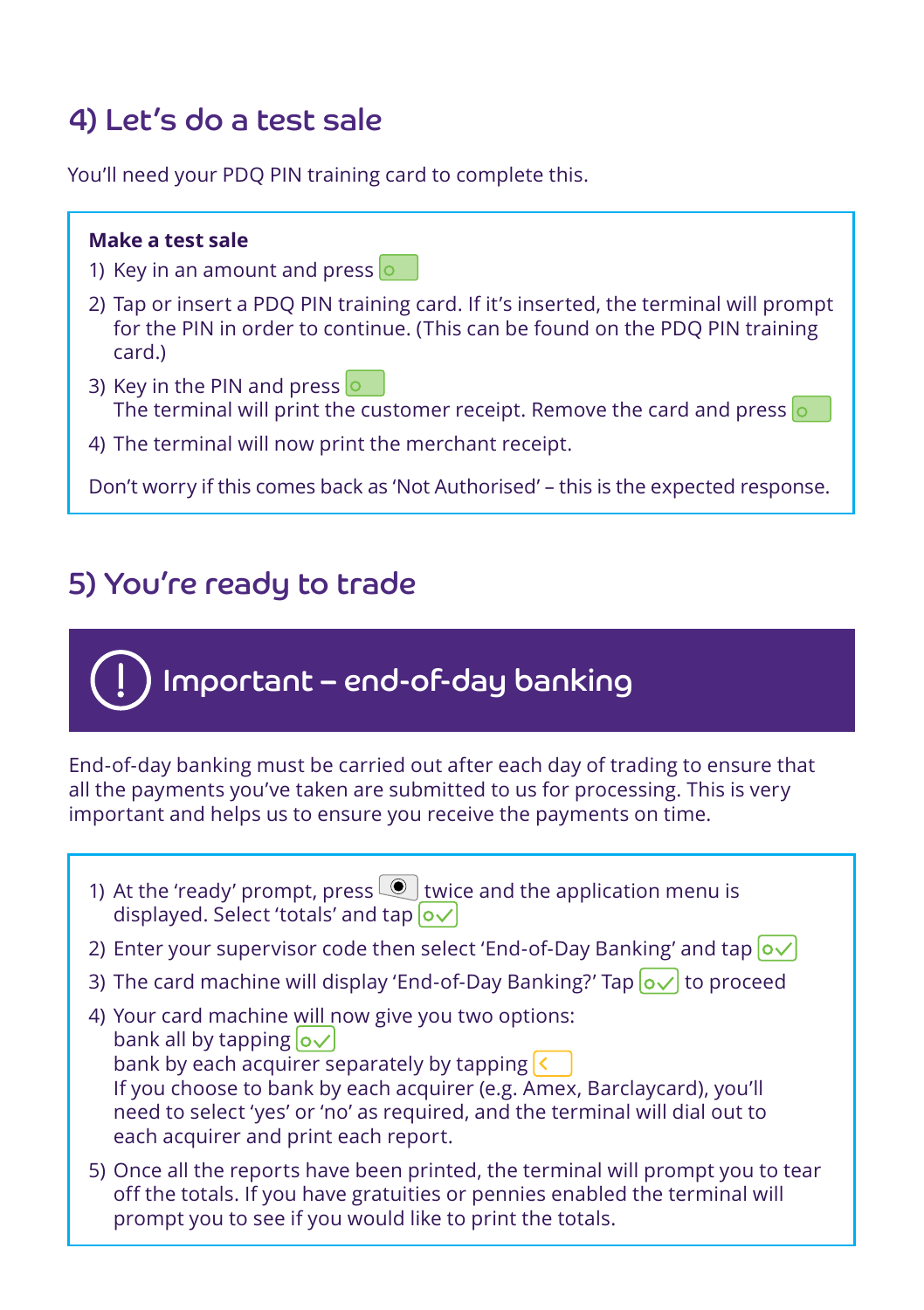## One other point

### **If you ever need to turn your terminal off…**

Press and hold the  $\left\{ \left\langle \right\rangle \right\}$  and  $\left\{ \left\langle \right\rangle \right\}$  buttons. To turn it back on, press  $\circ$